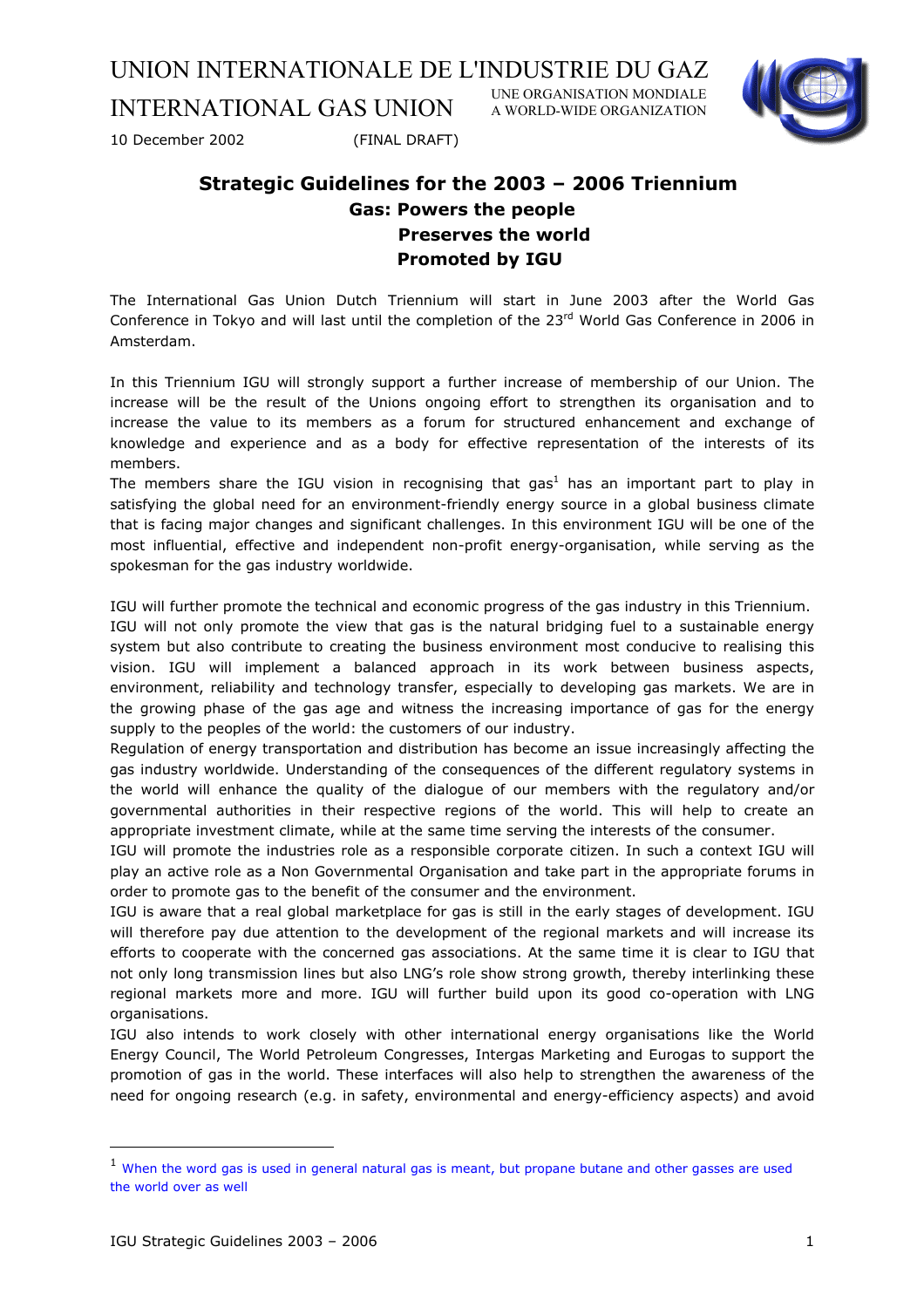# INTERNATIONAL GAS UNION

UNE ORGANISATION MONDIALE A WORLD-WIDE ORGANIZATION



10 December 2002 (FINAL DRAFT)

unnecessary duplication. Furthermore IGU is ready to intensify the relation with the International Energy Agency (IEA).

The 2003 – 2006 Triennial Work Programme will be marked by the following three strategic guidelines:

# **IGU will promote**

- **I Technology, Industry Efficiency and Customer Focus;**
- **II Gas as the Fuel of choice preceding a sustainable energy system;**
- **III The Industries Role as a Responsible Corporate Citizen.**

#### I Promote technology, industry efficiency and customer focus

The Triennial Work Programme will build on what we have drawn from the work done in earlier programmes. Information will be updated on issues such as the safe, reliable and environmentally responsible transport and use of gas, the cost and availability of gas and the gas infrastructure in the coming years. The possibilities of benchmarking and producing information on good and best practices will be pursued and made available in an IGU database. In this way IGU serves as a global information clearinghouse and promotes the transfer of technology and know-how.

# *Technology*

Technology can be grouped in two categories:

Those technologies inherent to the gas industry from production to burner-tip, which improve efficiencies, lower costs, contribute to continued competitiveness and enhance the safety of the gas chain and security of supply. We expect the IGU committees to provide the members with information how to access the broad business knowledge with respect to these issues. In this respect, gas quality related issues will grow in importance.

Emerging technologies, which could shape the future of gas. Examples of these technologies are:

- $\geq$  CO<sub>2</sub> sequestration. It is clear that these technologies could make an important contribution to environmental targets. IGU recognises concerns about the environment and wants to contribute to the efforts in this field to find economic solutions.
- $\triangleright$  Hydrogen Economy. The transition to a hydrogen economy could lead to a marked change in the energy market. Gas is by far the most economic fuel for the production of hydrogen. Issues, mainly around the logistics could be addressed together with the hydrogen developers.

The contribution that the gas industry can make in this area needs more detailed definition. This makes further discussion with other stakeholders in the market necessary.

# *Gas Industry efficiency*

The objective is twofold:

- To improve the competitiveness of the gas industry, and
- To promote good corporate citizenship.

An effective mechanism to achieve or enhance this mission is to use benchmarking**.** *It is the intention of IGU to make benchmarking one of its primary targets and to present the results thereof on the World Gas Conference in 2006.* Possible subjects are: methane emissions, safety scores and gas transmission and distribution best practices and cost.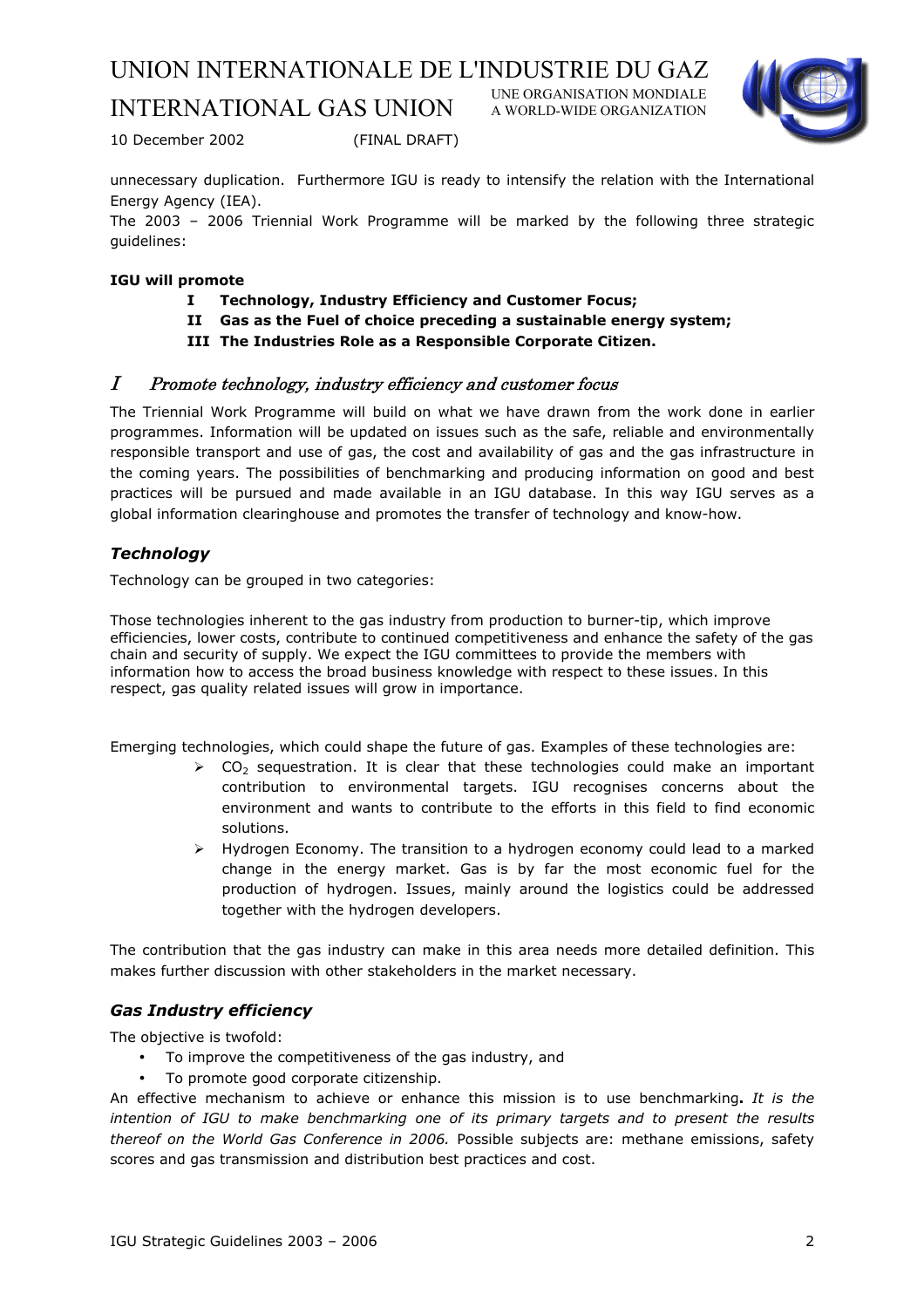UNE ORGANISATION MONDIALE A WORLD-WIDE ORGANIZATION



10 December 2002 (FINAL DRAFT)

INTERNATIONAL GAS UNION

# *Customer focus*

It is the objective of IGU "to encourage development of good customer services and customer relations". The comparisons of business practices and sharing information on lessons learned, will give members a better opportunity to adapt their business to the need of their customers. In this respect with customers is meant the gas consumers as well as the shippers, gas producers and gas transmission companies.

# *II* Promote Gas as the fuel of choice preceding a sustainable energy system

The necessity of sustainable operation of energy resources in our daily life and business will lead us in choosing these items for further study. It is of paramount importance that the contribution that gas offers to decrease the growth of the  $CO<sub>2</sub>$  and other emissions, be disseminated to policy makers all over the world. Since natural gas produces the smallest amount of  $CO<sub>2</sub>$  per kWh of all the fossil fuels, replacing coal and oil by natural gas where economically possible, notably in generating electricity is of prime importance. In the long term, decrease of the  $CO<sub>2</sub>$  emission can be realised if  $CO<sub>2</sub>$  sequestration is further developed.

There is little disagreement about the desirability of gas taking on the role of fuel of choice, notably during the ongoing century. This creates a formidable challenge: it means that the gas business should more than double in size during the next thirty to fifty years and that virtually all markets need substantial volumes of new gas supplies at competitive prices.

The potential obstacles are considerable: they include remoteness of supply sources and the consequential size and high costs of new supply chains, funding requirements, transit arrangements, political and security issues, and the effect of liberalisation on the allocation of risks between suppliers and the market.

It takes more than the gas industry to realise these new gas supplies. It will need active support and co-operation from governments*.* 

There certainly is not a common understanding as to what policies and other conditions are needed to bring the new supplies to the market*.* Not necessarily every party is aware of the magnitude of the challenge. *It is the task of the gas industry and of IGU as its spokesman to take a leading role in this discussion, and to create a shared appreciation of the challenges, the solutions and the roles of all players.*

IGU will develop and support initiatives that promote such dialogues including producers/consumers dialogues. It is of paramount importance that the policy-makers and regulating authorities of the different market regions (Pacific rim, Europe, North America) are involved in these discussions.

#### *III* Promote the industries role as a responsible corporate citizen.

#### **Be a responsible citizen and prudent operator.**

*IGU will act as a platform for the exchange of information on how to operate as an industry in a responsible and prudent way with respect to issues like safety, environment, reliability and land use.* 

#### **Promote the dialogue between the industry and various stakeholders.**

In nearly every part of the world governments are changing the shape and structure of the gas industry, sometimes under pressure from the customers, in many cases as a consequence of the global drive towards liberalisation and privatisation. The processes that are being followed do not always have the desired result, or at times have unforeseen and undesirable side effects for the